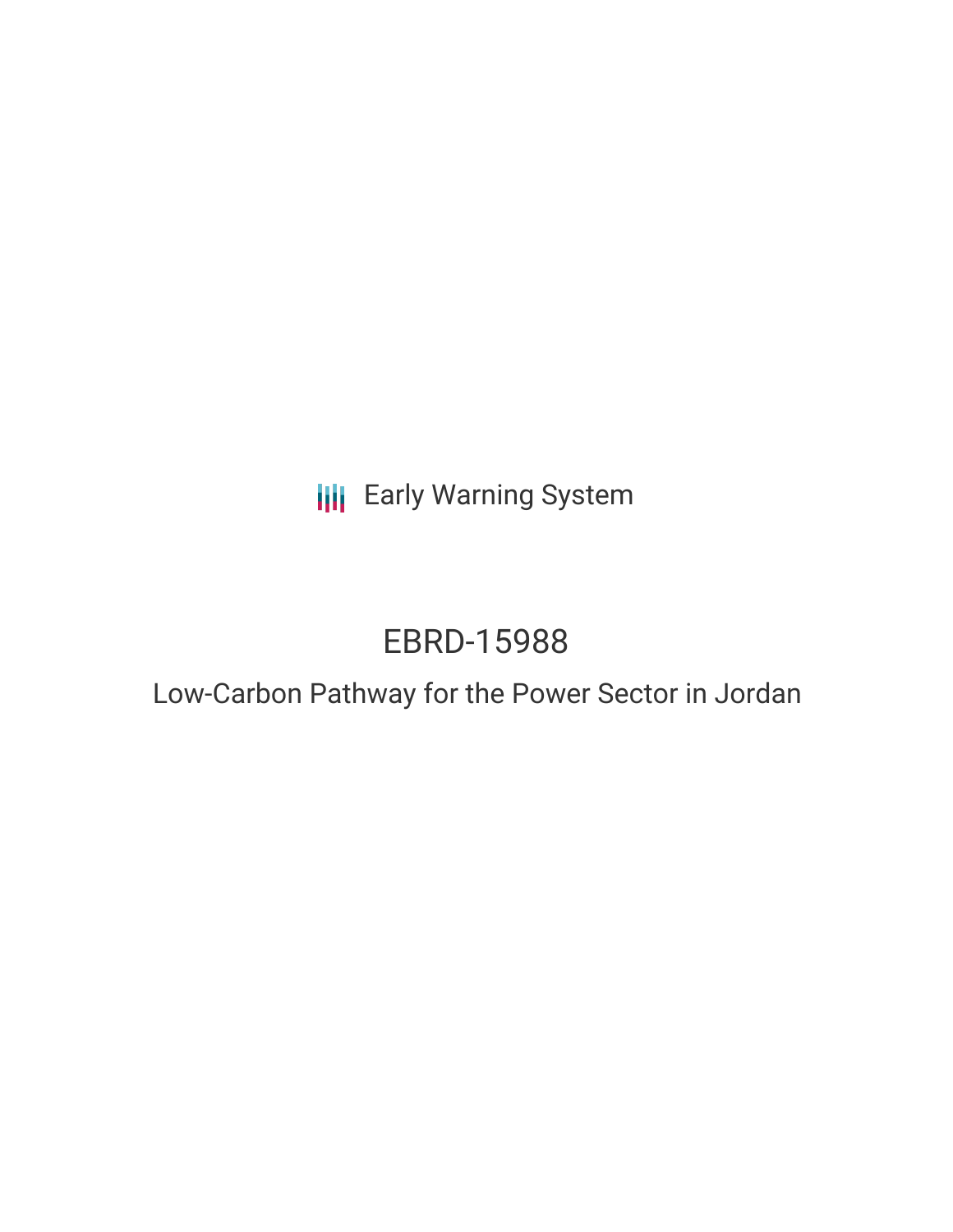

#### **Quick Facts**

| <b>Countries</b>              | Jordan                                                  |
|-------------------------------|---------------------------------------------------------|
| <b>Financial Institutions</b> | European Bank for Reconstruction and Development (EBRD) |
| <b>Status</b>                 | Approved                                                |
| <b>Bank Risk Rating</b>       |                                                         |
| <b>Borrower</b>               | Hashemite Kingdom of Jordan                             |
| <b>Sectors</b>                | Climate and Environment, Technical Cooperation          |
| <b>Investment Type(s)</b>     | <b>Advisory Services</b>                                |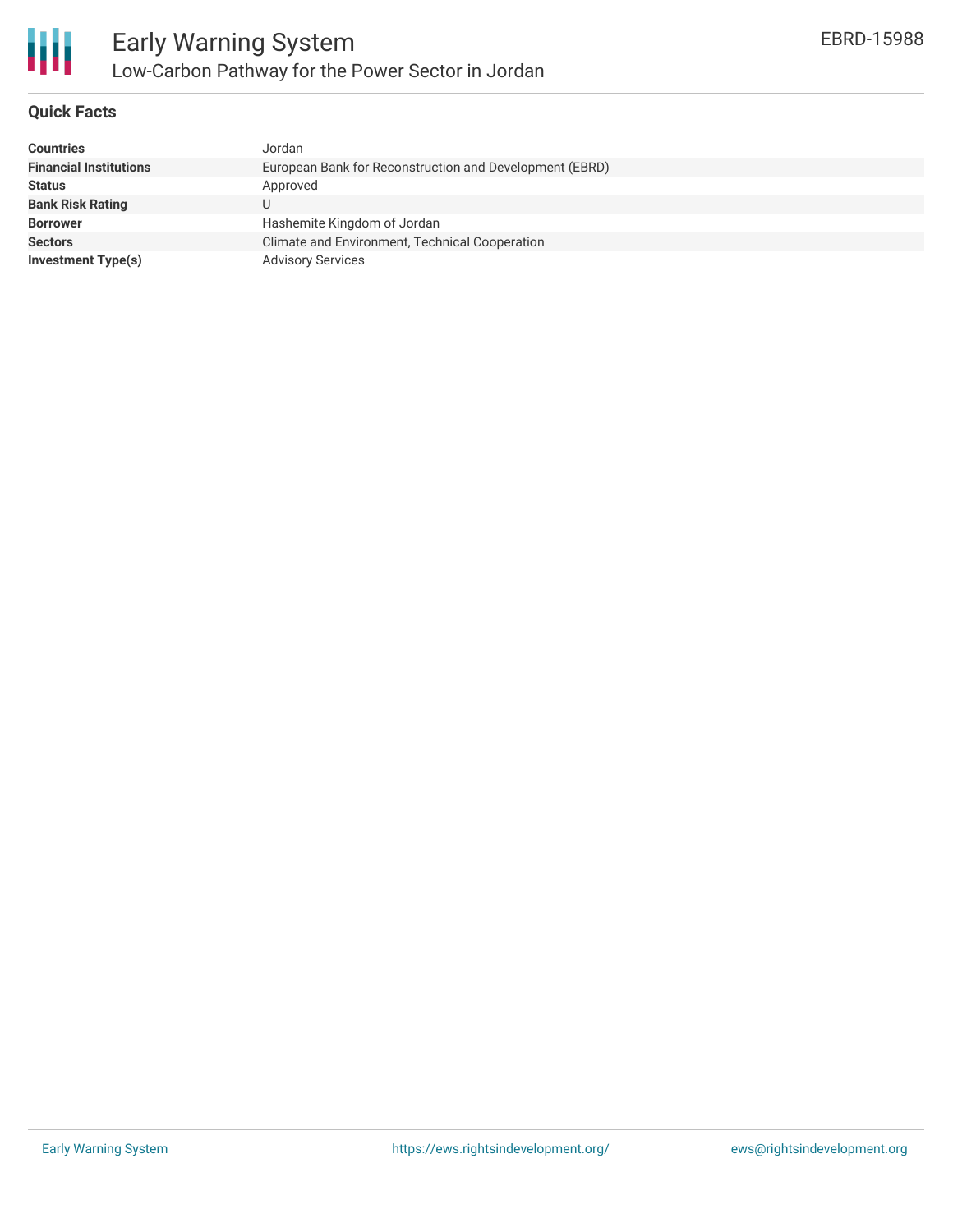

#### **Project Description**

According to bank provided information, to support Jordan with the implementation of the Strategy, the EBRD intends to develop a sectoral low carbon and climate resilient pathway ("low carbon pathway" or "LCP") for the power sector. The LCP will provide a set of detailed sector-specific policy and technology recommendations to define and implement a low-carbon pathway, ensure Paris Alignment and provide clear indications about the priorities of investment and sustainable development for the sector towards a deep decarbonisation and climate resilience in the mid to long-term future.

Jordan has adopted an Energy Strategy for 2020-30, which aims at diversifying energy forms, increasing the contribution of indigenous energy sources, improving energy efficiency in all sectors and reducing the impact of energy costs on the national economy. The Strategy also calls for Jordan to be self-reliant, to reduce energy costs for local consumers, to diversify and increase reliance on local energy sources, and to reduce energy imports.

To this end, the Strategy targets to increase the proportion of electricity generated from local sources from 15% in 2019 to 48.5% in 2030, and increase renewable energy's share of the entire energy mix from 11 per cent in 2020 to 14 per cent by 2030. While the Strategy considers the evolution of the energy sector out to 2050, it does not include quantitative projections or targets in this respect.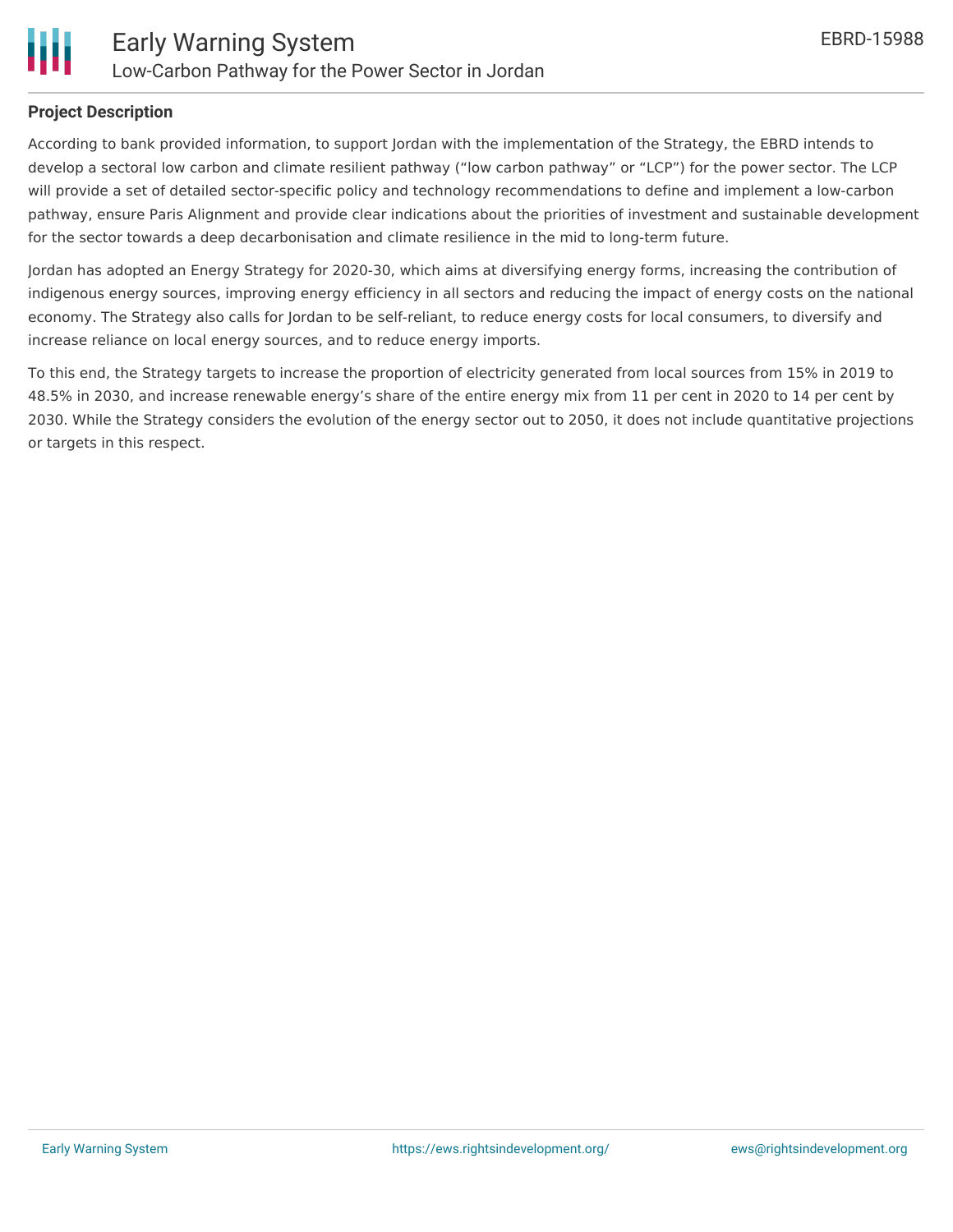

### **Investment Description**

European Bank for Reconstruction and Development (EBRD)